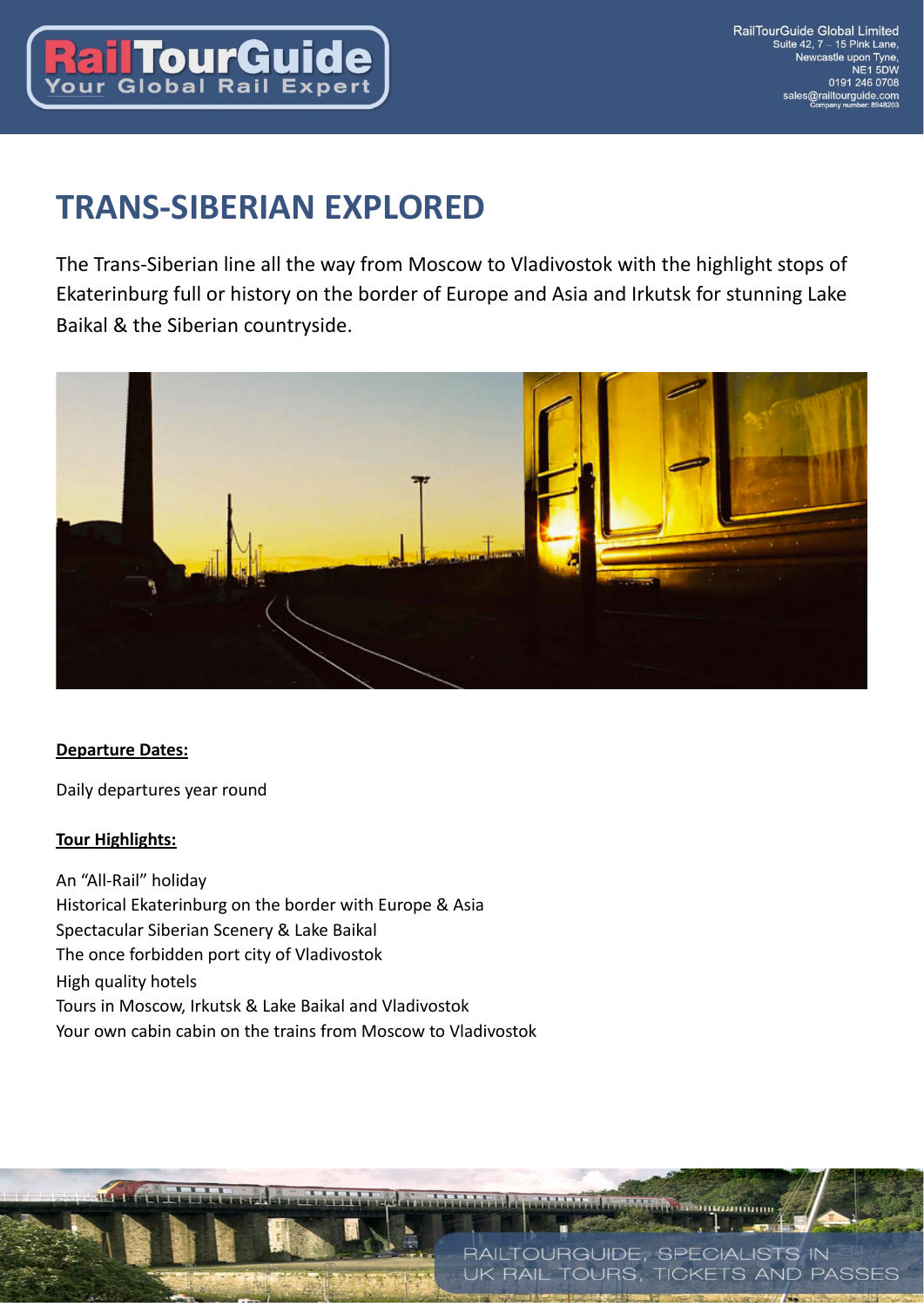# Day 1:

Welcome to Moscow, Russia's capital and its largest city with more than 12 million people. It is the political and economic centre of this vast country and has many of Russia's most famous sights, not least Red Square and St Basil's Cathedral. With over 800 years of history there is also a wealth of architecture, museums and monuments to a colourful past. Transfer by private car with an English speaking driver to your hotel. The rest of the day is free to start exploring this stunning city.

# No meals included today

# Day 2:

Moscow's Kremlin is Russia's political center and of huge importance for anyone interested in the history of both of the early Tsars and of the 20th Century Communist State. The large site contains architectural monuments from 6 centuries including Palaces, Cathedrals (two of which we will enter) and the famous Ivan the Terrible Bell Tower.

This tour also visits the Armoury, a treasure house of ancient Russian regalia, ceremonial tsar's dresses, church hierarchs' vestments, gold and silverware by Russian, European and Eastern masters, arms and armors, royal carriages and ceremonial horse harnesses. The visit includes the exhibit of the Cap of Monomakh, the Tsars' crown that was passed from generation to generation.

The rest of the day is free to further explore Moscow.

Breakfast is included

## Day 3:

Free time this morning to explore Moscow before your departure on the Trans-Siberian train. The city has much to offer whatever the weather. Mid-Afternoon transfer to the station for the train to Ekaterinburg. Settle into your cabin which will become your home for the coming days.

# Breakfast is included

## Day 4:

With luck the gentle rhythm of the train led to a good night's sleep! A full day on the train through a region of farms, small towns and villages interspersed with birch forests. Towards the end of the day you cross the Europe-Asia continental border arriving in Ekaterinburg a short time afterwards. Ekaterinburg is a more representative experience of a Russian city than, say, Moscow and has a rich and fascinating history. It is surrounded by beautiful, rolling countryside dotted with traditional Siberian villages. Transfer to your hotel to overnight.

RAILTOURGUIDE, SPECIALISTS IN **RAIL TOURS. TICKETS AND PASSES** 

**Энилипипи**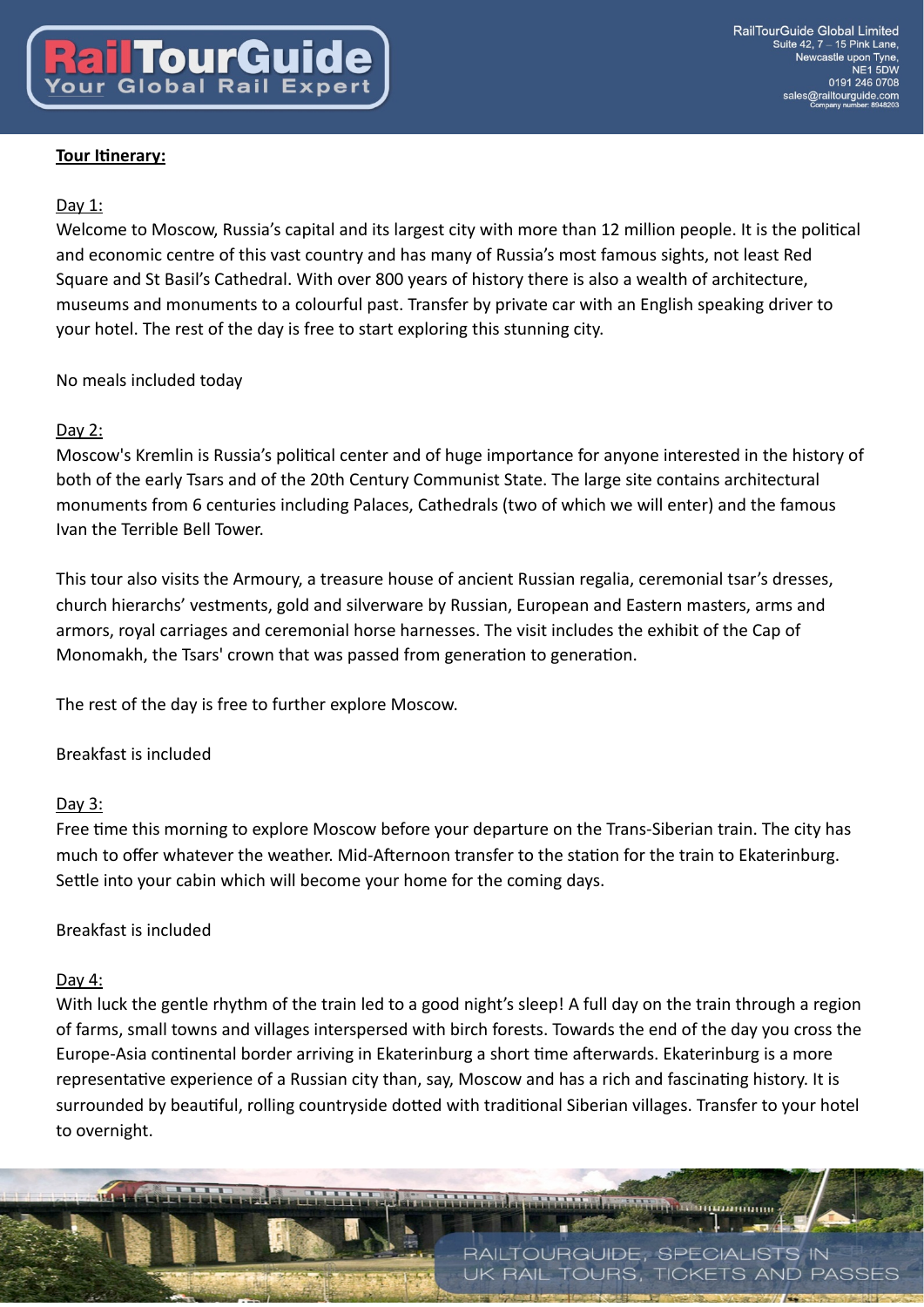No meals included today - the train does have a dining car though

#### Day 5:

Today we drive 145 km to the beautiful and photogenic 300 year old Koptelovo village. Here we see a traditional Siberian "izba" house - a style suited to the often extreme environment that can be seen right across Siberia. We also visit the local museum to learn about everyday life in this part of Russia and listen to a concert of local folk music. To round the day off take a horse carriage (sledge in winter) ride, the traditional way people moved around these remote villages. Return to Ekaterinburg late afternoon with a free evening.

#### Breakfast and lunch are included

#### Day  $6:$

This morning your guide will take you on a 3 hour walking tour of the city's highlights. Stop at the central square and see statues of Ekaterinburg's founders and leaders and learn local stories, legends (and a few jokes!) related to them. Continue to the 1905 Revolution square before the most compelling story will be told at the beautiful Church of Spilled Blood located at the Romanovs' Death Site and Chapel of St Elizabeth. We also see views of the city from the Hill of Ascension and visit the powerful Afghanistan memorial at the Square of the Red Army. Ekaterinburg also has plenty of architecture including the impressive 19th Century villas of the Ural's "gold merchants" and monumental buildings in "Stalin's neoclassicism" style. The tour also includes a visit to the Ural Museum of Minerals, one of the best private collections of minerals and gems in the world.

After lunch (own arrangement) drive 15 km north-west to a monastery dedicated to the Romanov's family located on the spot where the Bolsheviks tried to hide the corpses of the Tsar and his family in a secret grave. Today this is a Russian Orthodox pilgrimage site including a grave and seven wooden churches. Continue on to the continental border of Europe and Asia 20 km west of the city. On the way we make a short stop at the Memorial of Victims of the GULAGs. The Main Obelisk "Between Europe & Asia" allows you to straddle the continental divide and you also get a Certificate with a glass of sparkling wine!

Evening transfer to the station for your onward train to Irkutsk. From this point on you have entered Siberia!

#### Breakfast is included

#### Day 7:

The scenery today is flat, often swampy or forested and with few large settlements. The major city is Omsk but there are also a few other large stops. This is a day for relaxing, socializing and getting into a good book!

> RAILTOURGUIDE, SPECIALISTS IN **RAIL TOURS. TICKETS AND PASSES**

**THEOREMANN**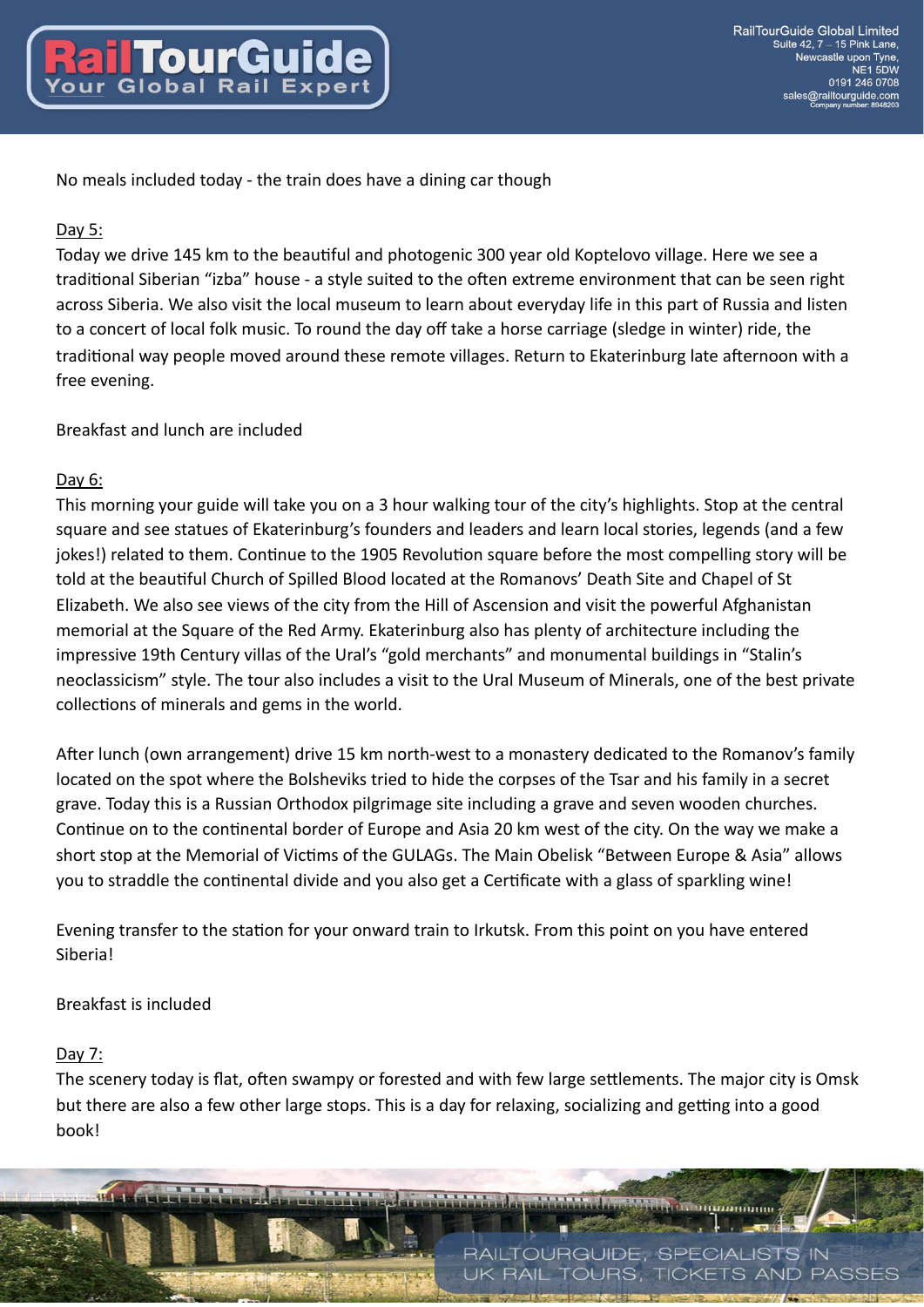No meals included today - the train does have a dining car though

# Day 8:

The last full day on the train in this section of the trip passing prosperous Krasnoyarsk after which the scenery is particularly pleasant consisting of gently rolling hills and dense forests of larch, pine and, of course, birch trees. There are many rivers and ponds and if it hasn't happened before now you will start to comprehend just how vast and untouched this part of Russia is as the sun sets on the endless taiga of Siberia.

No meals included today - the train does have a dining car though

# Day 9:

Arrival in Irkutsk, regarded as the modern day cultural capital of Siberia, famed for its traditional wooden architecture, complimented by a vibrant cafe and restaurant culture.

Transfer from the station the 1 hour drive following the route of the Angara River down to the village of Listvyanka located close to where the river meets beautiful Lake Baikal. The lake is among the deepest in the world at 1,642 meters and has exceptionally clear water.

Breakfast and time to settle in to your accommodation before your guide will take you on a 4 hour walking tour including the beautiful church and Limnological Museum to learn about the Lake itself and its unique flora and fauna. We also take chairlift up to a view point for some of the best lake vistas. If time we can also visit the local fish market before a free evening.

# Breakfast is included

## Day 10:

A free day in Listvyanka to further explore the village and the surrounding forests and view points. It may also be possible to take a ferry over to Port Baikal or perhaps just relax and take it all in at your accommodation. The village also has a banya (Russian sauna) you can arrange to visit and which we heartily recommend as the quintessential Siberian experience!

## Breakfast is included

## Day 11:

After breakfast drive the 1 hour back to Irkutsk for a 2 hour walking tour of the city centre including the park and War Memorial, some of the beautiful churches along the Angara river, the main city centre streets and the statue of Alexander III - the Tzar responsible for the Trans-Siberian railway. Evening transfer to the station for your onward train to Vladivostok.

**Энилипипи** 

RAILTOURGUIDE, SPECIALISTS IN **RAIL TOURS. TICKETS AND PASSES**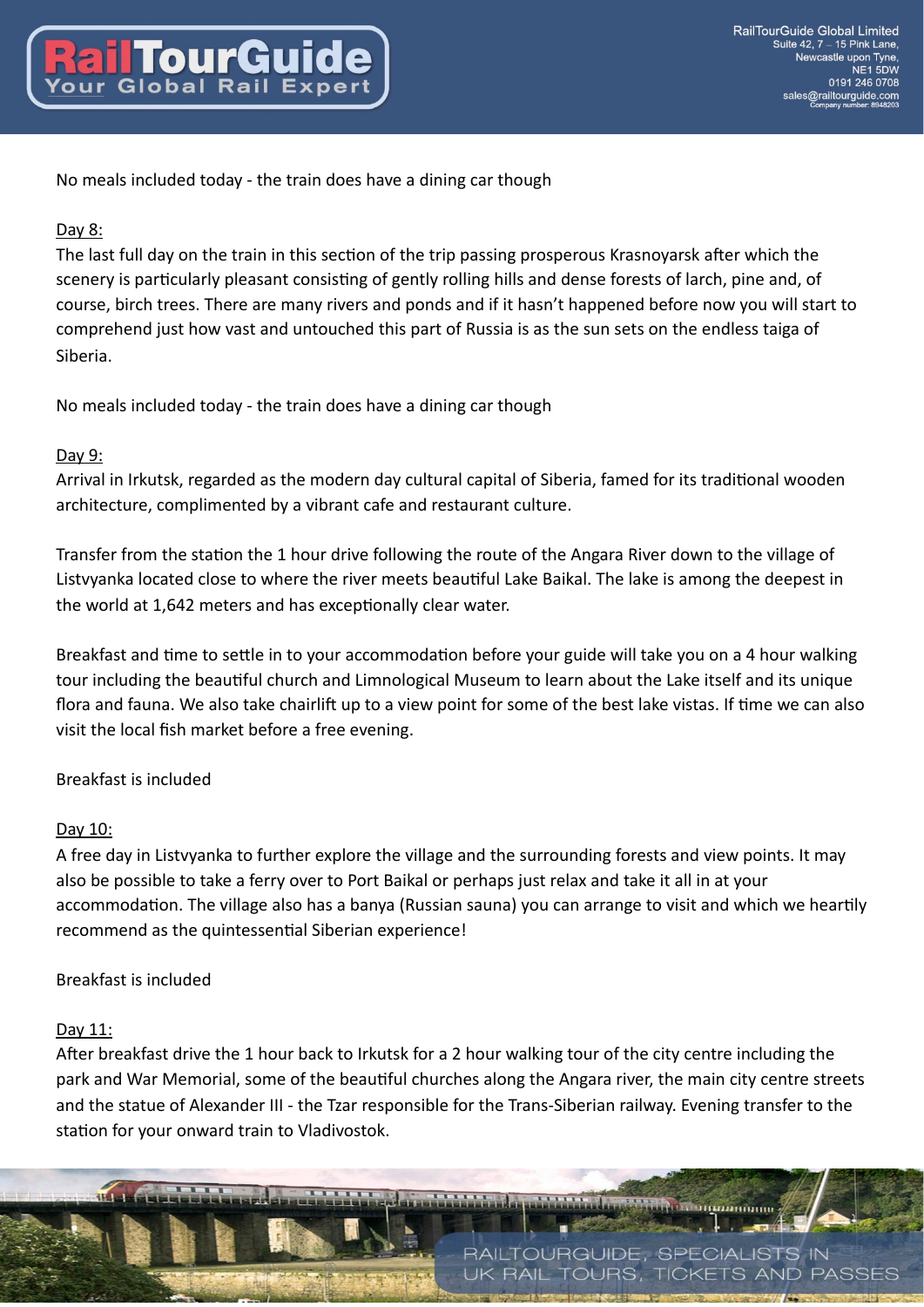# Breakfast is included

# Day 12:

Overnight you passed Ulan Ude and from now you will also notice a change in the people with many more Asian faces as you pass through and on from Buryatia and its strong cultural ties to Mongolia. This is a remote and pretty section of the trip with a hint of an older Asian culture ever present.

No meals included today - the train does have a dining car though

# Day 13:

A day of many stops as the Trans-Siberian rumbles on towards Vladivostok. Much of the route is close to the Chinese border and you can feel the proximity to China from the faces on the platforms at many of the stops.

No meals included today - the train does have a dining car though

## Day 14:

Early this morning you pass vibrant Khabarovsk with its 2.6km bridge which crosses the Amur river just before the lengthy stop in this pleasant city. The rest of the day feels slow as there are many stops on this final section before reaching Vladivostok's attractive station and the satisfaction of knowing you have completed the longest single train journey in the world - you have finally arrived! Transfer to your hotel to overnight.

No meals included today - the train does have a dining car though

## Day 15:

A full day tour of Vladivostok today covering the main attractions and more including Vladivostok Railway Station - always worth a pre-look - and the C-56 submarine as well as passing many historic, cultural and architectural landmarks and view points. After lunch (own arrangement) we delve into Vladivostok's military history visiting its Fortress including two of the old batteries which now serve as museums. We also visit the Voroshilovskaya Battery located inside a real military base on Russky Island. This 80 year old building is a fantastic example of military architecture with it's rational organisation and efficient functioning. We also see the Pacific Navy warships stationed in the heart of the city which demonstrate the continuing importance of this port to Russia.

Breakfast and lunch are included

# Day 16:

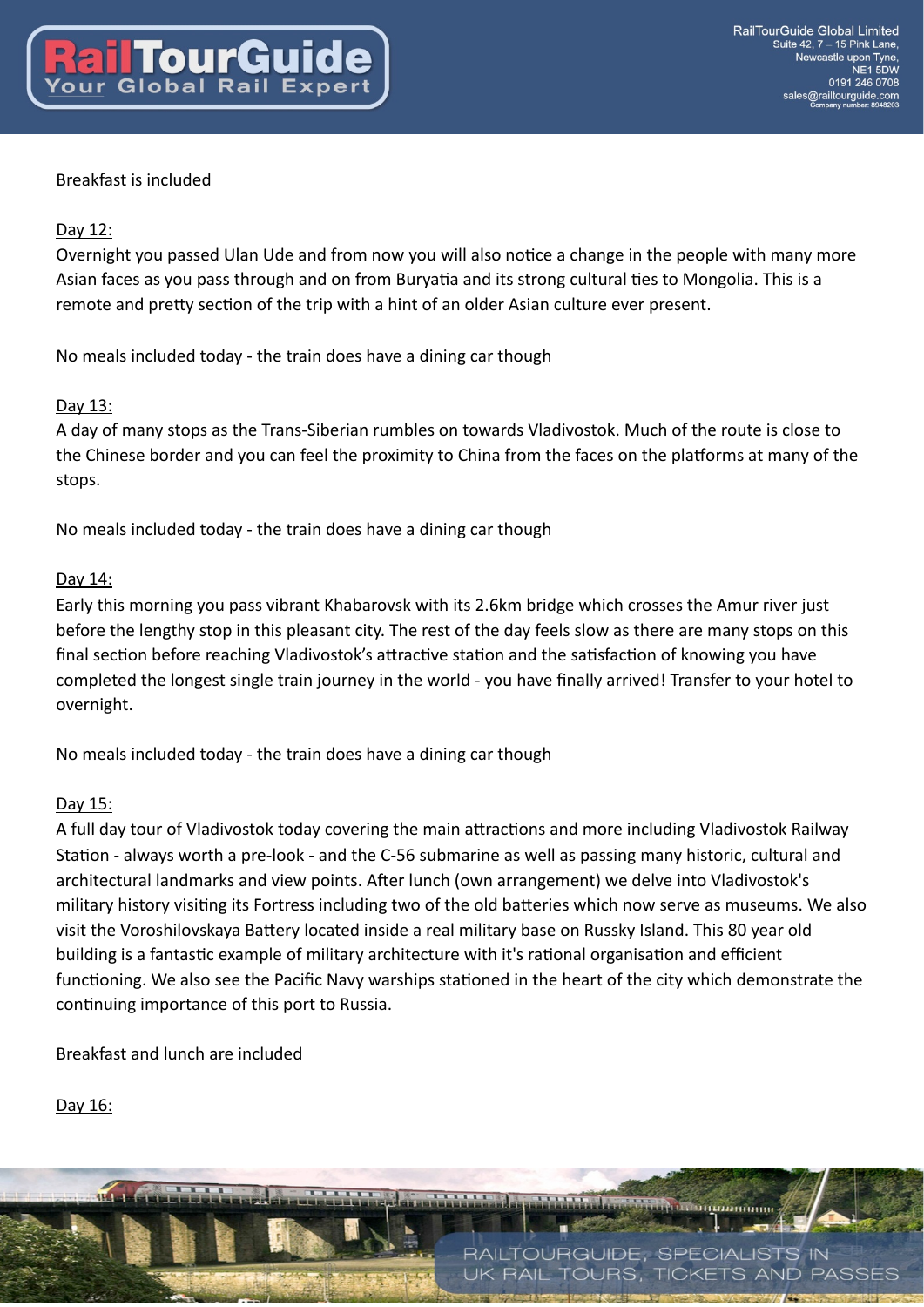

Free time today until a transfer to the airport, station or ferry terminal for your onward travel from Vladivostok and the end of your trip across Russia!

## No meals included today



#### **Hotel Information:**

Moscow - Peter 1 Hotel 4\*

Great location and easily walkable to Red Square and the Kremlin make this hotel one of the more reasonable lower end 5\* options in Moscow.

## Ekaterinburg - Chekhov Hotel 3\*

Our hotel of choice in Ekaterinburg offering good comfort and excellent service with some character which is missing from most options in this city.

#### Listvyanka / Lake Baikal - Krestovaya Pad 3\*

A good position with views overlooking the village and valley and good standard rooms. Some rooms have lake views and there is a good restaurant and deck.

#### Vladivostok - Hyundai Hotel 4\*

This Korean built hotel is considered the best hotel in Vladivostok located in the centre of the city and with a good range of facilities including a swimming pool!

#### **Train Information:**

Train 16 or 60 Moscow to Ekaterinburg Good fast service for opening part of the Trans-Siberian from Moscow to Ekaterinburg via Kazan and is considered one of the better trains in Russia.

**Le organismus** 

RAILTOURGUIDE, SPECIALISTS IN

**RAIL TOURS. TICKETS AND PASSES**